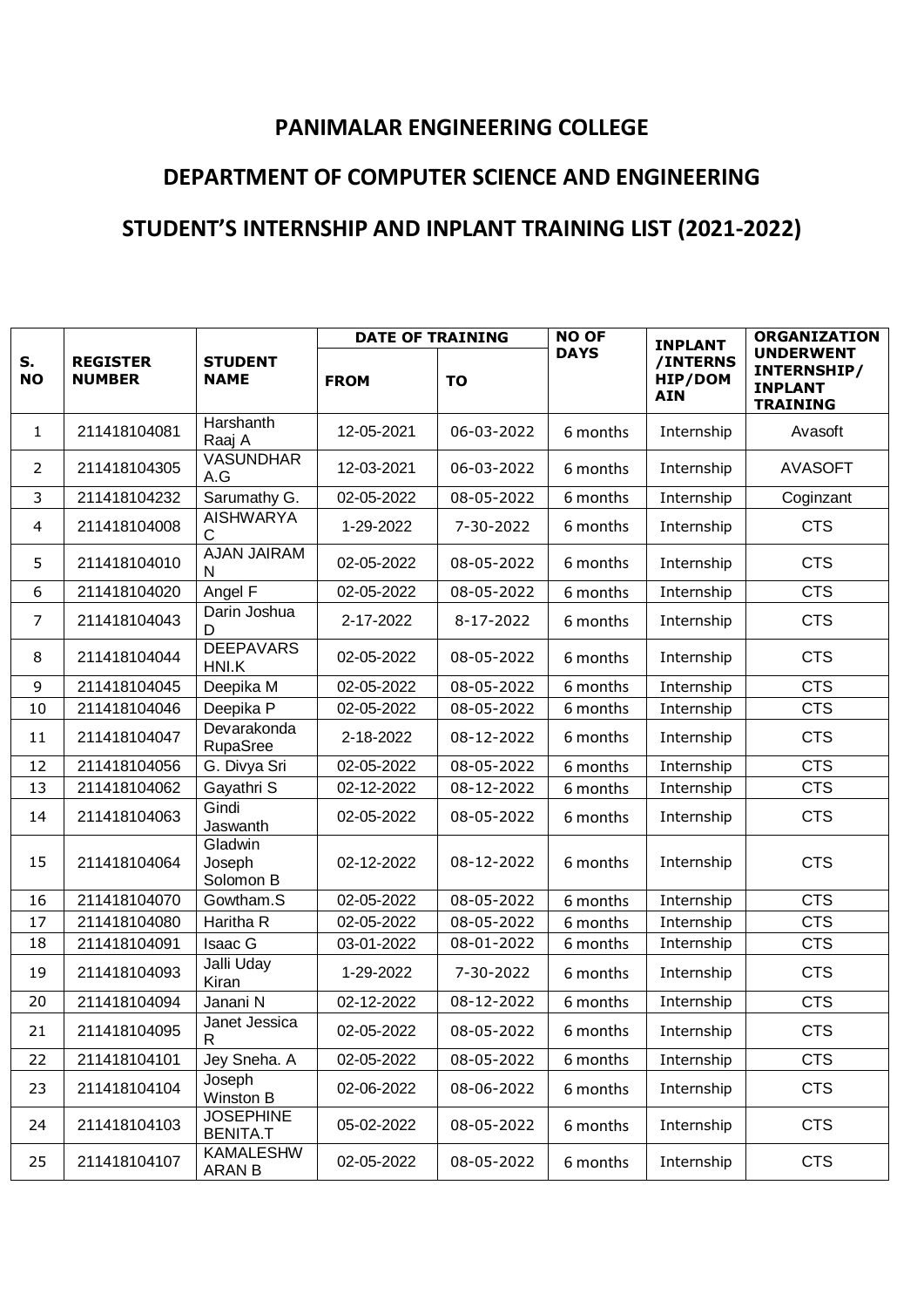| 26 | 211418104108 | <b>KAMALI B</b>                            | 02-12-2022 | 08-12-2022 | 6 months | Internship | <b>CTS</b>              |
|----|--------------|--------------------------------------------|------------|------------|----------|------------|-------------------------|
| 27 | 211418104110 | Karan Sanjeev                              | 03-03-2022 | 09-03-2022 | 6 months | Internship | <b>CTS</b>              |
| 28 | 211418104114 | Kathirvel K S                              | 1-29-2022  | 7-30-2022  | 6 months | Internship | <b>CTS</b>              |
| 29 | 211418104124 | Kirankumar D                               | 1-29-2022  | 7-30-2022  | 6 months | Internship | <b>CTS</b>              |
| 30 | 211418104132 | Kumaran KM                                 | 02-05-2022 | 08-05-2022 | 6 months | Internship | <b>CTS</b>              |
| 31 | 211418104139 | Lebasini RR                                | 02-05-2022 | 08-05-2022 | 6 months | Internship | <b>CTS</b>              |
| 32 | 211418104140 | <b>LOKESHWAR</b><br>AN A S                 | 1/29/2022  | 7/30/2022  | 6 months | Internship | <b>CTS</b>              |
| 33 | 211418104143 | Madhumitha R                               | 02-05-2022 | 08-05-2022 | 6 months | Internship | <b>CTS</b>              |
| 34 | 211418104141 | Madhumitha.B<br>.D                         | 02-05-2022 | 08-05-2022 | 6 months | Internship | <b>CTS</b>              |
| 35 | 211418104144 | Mahima T P                                 | 02-05-2022 | 08-05-2022 | 6 months | Internship | <b>CTS</b>              |
| 36 | 211418104167 | N.V.SHANMU<br><b>KA SRIKAR</b>             | 2-18-2022  | 8-18-2022  | 6 months | Internship | <b>CTS</b>              |
| 37 | 211418104168 | Nandhini R                                 | 02-05-2022 | 08-05-2022 | 6 months | Internship | <b>CTS</b>              |
| 38 | 211418104171 | <b>NAVANEETH</b><br>AN.S                   | 02-05-2022 | 08-05-2022 | 6 months | Internship | <b>CTS</b>              |
| 39 | 211418104174 | Neha V R                                   | 02-05-2022 | 08-05-2022 | 6 months | Internship | <b>CTS</b>              |
| 40 | 211418104221 | PRCSai<br>Darshan                          | 02-12-2022 | 12-08-2022 | 6 months | Internship | <b>CTS</b>              |
| 41 | 211418104184 | panchati divija<br>reddy                   | 02-05-2022 | 08-05-2022 | 6 months | Internship | <b>CTS</b>              |
| 42 | 211418104189 | Pavitra G                                  | 1-29-2022  | 7-30-2022  | 6 months | Internship | <b>CTS</b>              |
| 43 | 211418104206 | Raghul G                                   | 12-02-2022 | 12-08-2022 | 6 months | Internship | <b>CTS</b>              |
| 44 | 211418104223 | <b>SALAI ARUN</b><br>MANI J B              | 02-05-2022 | 08-05-2022 | 6 months | Internship | <b>CTS</b>              |
| 45 | 211418104224 | <b>SAM DEEPAK</b><br>S                     | 29-01-2022 | 30-07-2022 | 6 months | Internship | <b>CTS</b>              |
| 46 | 211418104225 | Sandra S                                   | 02-05-2022 | 08-05-2022 | 6 months | Internship | $\overline{\text{CTS}}$ |
| 47 | 211418104230 | Saravana ram<br>S                          | 02-05-2022 | 08-05-2022 | 6 months | Internship | <b>CTS</b>              |
| 48 | 211418104235 | Sathish kumar<br>T <sub>P</sub>            | 02-05-2022 | 08-05-2022 | 6 months | Internship | CTS                     |
| 49 | 211418104243 | Shanice<br>Josephin.C                      | 02-05-2022 | 08-05-2022 | 6 months | Internship | <b>CTS</b>              |
| 50 | 211418104247 | <b>SHRAVAN</b><br><b>KARTHICK K</b><br>R L | 02-05-2022 | 08-05-2022 | 6 months | Internship | <b>CTS</b>              |
| 51 | 211418104257 | SOWMIYA K                                  | 02-05-2022 | 08-05-2022 | 6 months | Internship | <b>CTS</b>              |
| 52 | 211418104258 | Sowmiya P                                  | 02-12-2022 | 08-12-2022 | 6 months | Internship | <b>CTS</b>              |
| 53 | 211418104259 | Sreemithun S                               | 02-05-2022 | 08-05-2022 | 6 months | Internship | <b>CTS</b>              |
| 54 | 211418104267 | Sriram <sub>S</sub>                        | 02-05-2022 | 08-05-2022 | 6 months | Internship | <b>CTS</b>              |
| 55 | 211418104273 | Sundaresan R                               | 02-05-2022 | 08-05-2022 | 6 months | Internship | <b>CTS</b>              |
| 56 | 211418104280 | <b>SURYA S</b>                             | 02-05-2022 | 08-05-2022 | 6 months | Internship | <b>CTS</b>              |
| 57 | 211418104284 | Swetha N                                   | 02-05-2022 | 08-05-2022 | 6 months | Internship | <b>CTS</b>              |
| 58 | 211418104288 | Tanguturi<br>Raghavi                       | 02-12-2022 | 08-12-2022 | 6 months | Internship | <b>CTS</b>              |
| 59 | 211418104295 | <b>TIRUPATI</b><br><b>KIRAN RAJ</b>        | 1-29-2022  | 7-30-2022  | 6 months | Internship | <b>CTS</b>              |
| 60 | 211418104297 | <b>UVANISHAK</b>                           | 2-18-2022  | 8-181-2022 | 6 months | Internship | <b>CTS</b>              |
| 61 | 211418104306 | Vemana Hema<br>priya                       | 02-05-2022 | 08-05-2022 | 6 months | Internship | CTS                     |
| 62 | 211418104332 | Vengiswaran                                | 03-01-2022 | 08-01-2022 | 6 months | Internship | <b>CTS</b>              |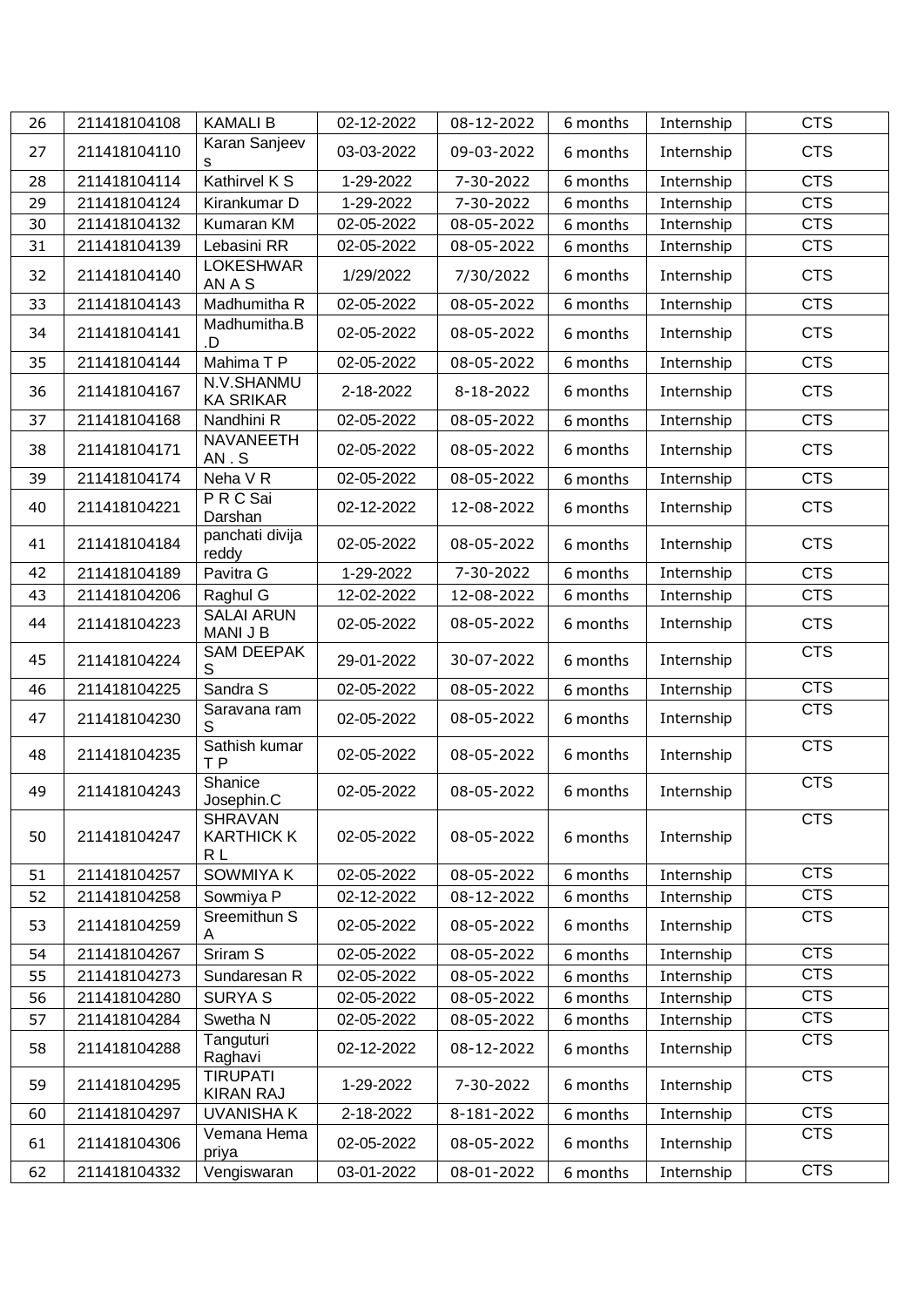|    |              | A <sub>L</sub>                    |            |            |          |            |                                    |
|----|--------------|-----------------------------------|------------|------------|----------|------------|------------------------------------|
| 63 | 211418104307 | Venkata Sai<br>Prakash Y          | 02-05-2022 | 08-05-2022 | 6 months | Internship | <b>CTS</b>                         |
| 64 | 211419104013 | Annamalai.P                       | 07-02-2022 | 07-05-2022 | 3 months | Internship | Ernst & Young                      |
| 65 | 211419104027 | Ashwin Kumar<br>A                 | 07-02-2022 | 07-05-2022 | 3 months | Internship | Ernst & Young                      |
| 66 | 211419104127 | Karthikeyan.S                     | 07-02-2022 | 07-05-2022 | 3 months | Internship | Ernst & Young                      |
| 67 | 211419104137 | Keerthivasan.<br>R                | 07-02-2022 | 07-05-2022 | 3 months | Internship | Ernst & Young                      |
| 68 | 211418104195 | V PRADEEP                         | 2-14-2022  | 8-14-2022  | 6 months | Internship | FIS global                         |
| 69 | 211418104299 | S<br>Vaidhyanathan                | 2-14-2022  | 8-14-2022  | 6 months | Internship | <b>FIS Global</b>                  |
| 70 | 211418104153 | Melvingnanaliy<br>es S            | 12-01-2021 | 5-31-2022  | 6 months | Internship | Genesys Telecom<br>Lab             |
| 71 | 211418104035 | Balamurugan<br>M                  | 03-04-2022 | 09-04-2022 | 6 months | Internship | <b>HCL</b>                         |
| 72 | 211418104185 | <b>M PAVAN</b><br><b>KALYAN</b>   | 2-22-2022  | 09-04-2022 | 6 months | Internship | <b>HCL</b>                         |
| 73 | 211418104196 | Pradeish C                        | 2-22-2022  | 09-04-2022 | 6 months | Internship | <b>HCL</b>                         |
| 74 | 211418104178 | Niroshan M                        | 3-17-2022  | 9-17-2022  | 6 months | Internship | Hexaware                           |
| 75 | 211418104001 | Aakash<br>Karthikeyan             | 1-31-2022  | 05-08-2022 | 13 weeks | Internship | Infosys                            |
| 76 | 211418104019 | Anandha<br>lakshmi P              | 1-31-2022  | 05-08-2022 | 13 weeks | Internship | Infosys                            |
| 77 | 211418104059 | <b>FEMINA S</b>                   | 1-31-2022  | 05-08-2022 | 13 weeks | Internship | <b>INFOSYS</b>                     |
| 78 | 211418104100 | Jeyarathinam                      | 1-31-2022  | 05-08-2022 | 13 weeks | Internship | <b>INFOSYS</b>                     |
| 79 | 211418104111 | Kartheek<br>Jegan KD              | 1-31-2022  | 05-08-2022 | 13 weeks | Internship | Infosys                            |
| 80 | 211418104117 | <b>KEERTHANA</b><br>PN            | 1-31-2022  | 05-08-2022 | 13 weeks | Internship | <b>INFOSYS</b>                     |
| 81 | 211418104127 | Kishore Rajan                     | 02-07-2022 | 05-08-2022 | 13 weeks | Internship | Infosys                            |
| 82 | 211418104242 | <b>SHALIN P</b><br><b>SUNIL</b>   | 1-31-2022  | 05-08-2022 | 13 weeks | Internship | <b>INFOSYS</b>                     |
| 83 | 211418104271 | SUDHARSAN<br>R                    | 1-31-2022  | 05-08-2022 | 13 weeks | Internship | Infosys                            |
| 84 | 211418104281 | Surya S.                          | 1-31-2022  | 05-08-2022 | 13 weeks | Internship | Infosys                            |
| 85 | 211418104082 | <b>HARSHINI C</b>                 | 03-02-2022 | 09-01-2022 | 6 months | Internship | <b>KAAR</b><br><b>TECHNOLOGIES</b> |
| 86 | 211418104159 | Monica M                          | 3-16-2022  | 09-01-2022 | 6 months | Internship | Kaar<br>Technologies               |
| 87 | 211418104183 | Nivetha k                         | 03-02-2022 | 09-01-2022 | 6 months | Internship | Kaar technology                    |
| 88 | 211418104264 | Srinitheka T                      | 03-02-2022 | 09-01-2022 | 6 months | Internship | Kaar technologies                  |
| 89 | 211418104207 | Ragul Raj A                       | 11-01-2021 | 8-31-2022  | 9 months | Internship | Kumaran System                     |
| 90 | 211418104317 | Yogeshwaran.                      | 11-08-2021 | 8-31-2022  | 9 months | Internship | Kumaran System                     |
| 91 | 211418104249 | Siddarthan E                      | 1/17/2022  | 7-17-2022  | 6 months | Internship | <b>MSC Technology</b>              |
| 92 | 211418104272 | S. Sujith<br>Kumar                | 1/17/2022  | 7-17-2022  | 6 months | Internship | <b>MSC Technology</b>              |
| 93 | 211418104279 | Surya.R                           | 1/17/2022  | 7-17-2022  | 6 months | Internship | <b>MSC Technology</b>              |
| 94 | 211418104285 | Swetha S N                        | 02-09-2022 | 06-09-2022 | 4 months | Internship | Newgen Software<br>Technologies    |
| 95 | 211418104190 | POOJA M                           | 3-15-2022  | 07-01-2022 | 3 months | Internship | <b>PRODAPT</b><br><b>SOLUTIONS</b> |
| 96 | 211418104228 | <b>SANTHOSHK</b><br><b>UMAR A</b> | 3-15-2022  | 07-01-2022 | 3 months | Internship | Prodapt                            |